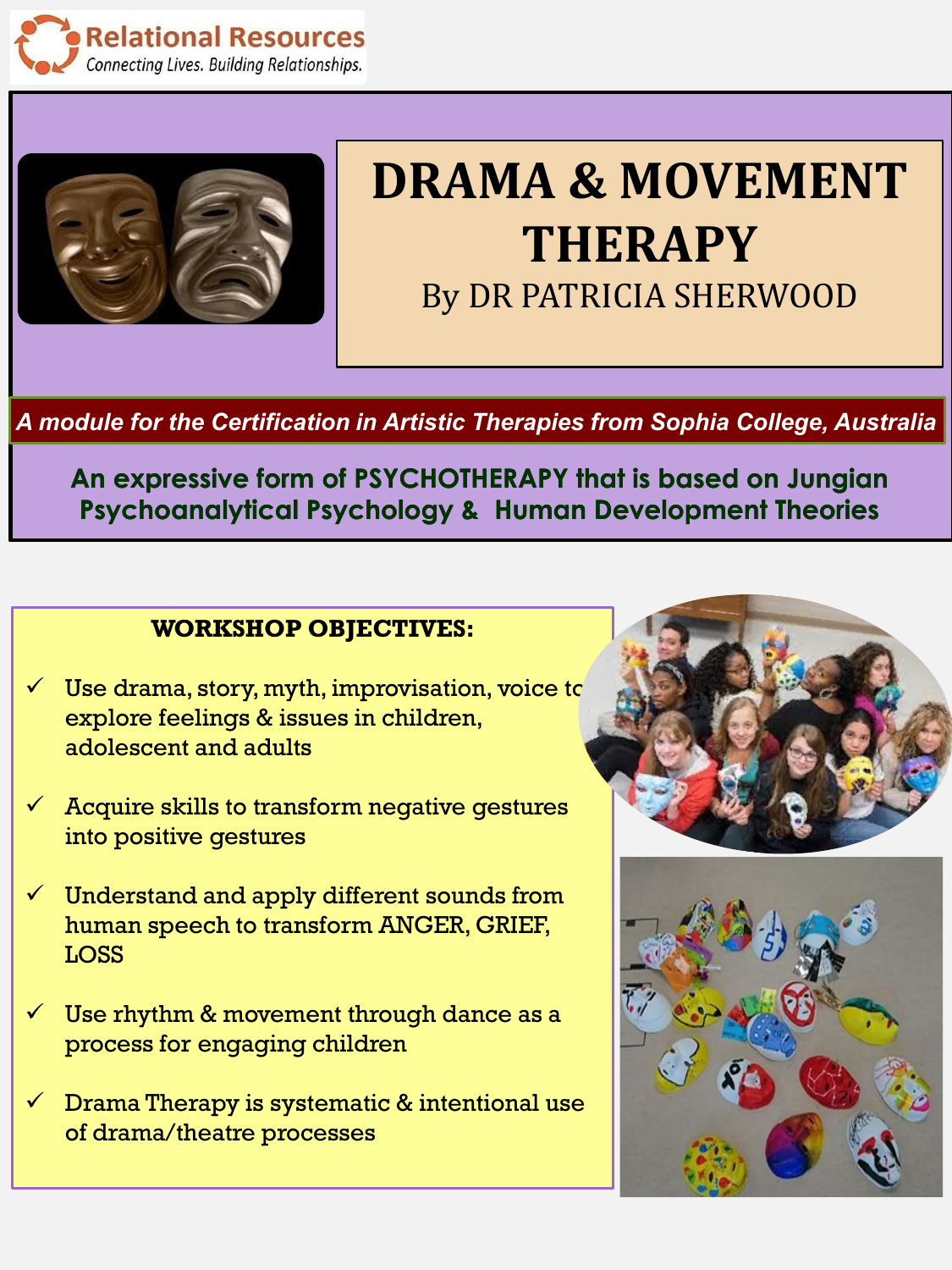

## **AREAS COVERED:**

- Three polarities: understanding the feelings behind client's gestures
- **Drama Therapy Sequences**
- Bamboo Sequence to deal with anxiety attacks
- Use of sound & gesture for
	- > becoming present through "grounding" sequence
	- > develop boundaries & protect personal space
	- > to heal betrayal, shock and criticism
	- > reduce pain
- Working with five dance and movement rhythms for expressing and healing emotions
- **Exercises for expressing and** transforming feelings
- **Experiential examples**

## **WHO SHOULD ATTEND?**

This workshop is for anyone working with or has the desire to work with children or families for example; teachers, counsellors, social workers, occupational therapist, art therapist, dance therapist, mental health nurses, psychotherapist and other mental health professionals and students in this field. It is suitable for those working or studying in fields including education, special needs, allied health, hospital play therapy, disability and child support areas and who have a strong interest in supporting children's emotional/psychological growth and development.

**"** *Under the guise of play and pretend, we can - for once - act in new ways. The bit of distance from real life afforded by drama enables us to gain perspective on our real-life roles and patterns and actions, and to experiment actively with alternatives***."**

**<sup>--</sup> Renee Emunah, PhD, RDT/BC Director, Drama Therapy Program, California Institute of Integral Studies**